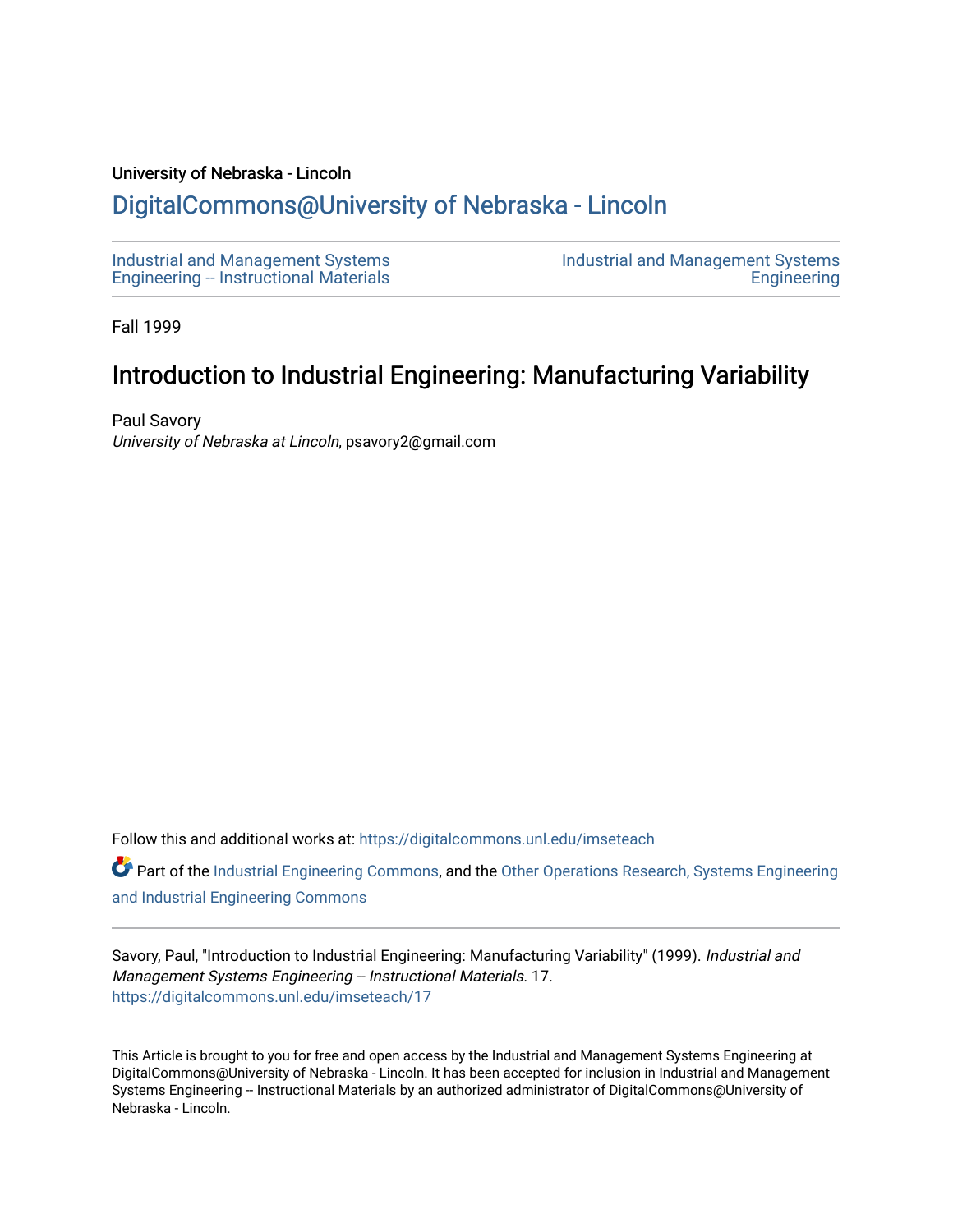#### **Introduction**

Suppose that as a group we were to take a 10 mile hike. If I could force all of you to walk *exactly* at 2 miles per hour (by yelling, money, threats, etc.), all of us would complete the hike in 5 hours. Unfortunately, this is unrealistic, and we can expect that several of you would finish before 5 hours (since you would walk faster than an average of 2 miles per hour) and others would finish after 5 hours (since you would walk slower than an average of 2 miles per hour).

Consider a manufacturing line in which one station feeds into another:

In planning the production of this type of system, one would want movement of parts to be constant. For example, all stations take the same amount of time and parts move from station to station.

Such an approach would have capability exactly matched to demand and as a result there would be minimal work-in-process (WIP).

Unfortunately, most production systems are impacted by *variation* in processing times and operations (*e.g.,* not all of you walk 2 miles per hour). As a result, developing a balanced production line is not as easy as it appears.

## **The Game**

The production system we will consider is intended to process pennies. It does this by processing (moving) a quantity of pennies thought production stations (plates) in succession. A roll of a dice determines how many pennies can be moved from one plate to the next. The dice represents the capacity of each plate (*i.e.,* the capacity of each processing station), where each plate is a stage in the penny processing. Each has exactly the same capacity as the others, but its actual yield will fluctuate somewhat.

*Throughput* in this system is the speed at which pennies come out of the last plate. *Inventory* consists of the total number of pennies in all the plates at any time. We will assume that market demand is exactly equal to the average number of pennies that the system can produce.

The idea is to move as many pennies as you can from the plate to your left to the your plate. When it's you turn, you roll the die and the number that comes up is the number of pennies you can move. But, you can only move as many pennies as you have on you plate. So if you roll a 5 and you only have 2 pennies on your plate, then you can only move 2 pennies. And if it comes to your turn and you don't have any pennies, then naturally you cannot move any.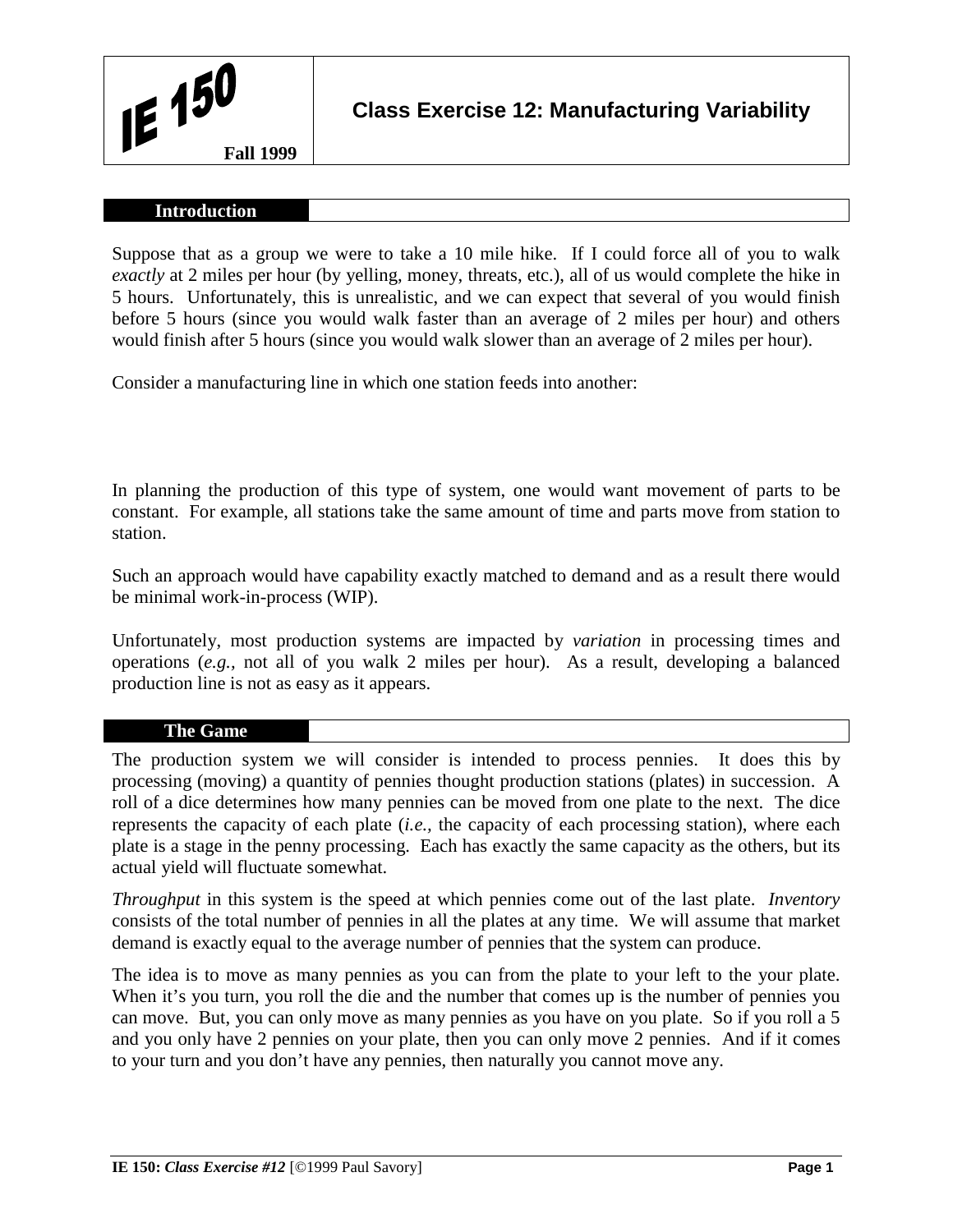How many pennies do you think move through the line each day (i.e., all production stations)? That is, if you are able to process a maximum of 6 and a minimum of 1 during your daily production, what's the average number that you ought to be able to process/move?

So, how many pennies do you think you should have moves after 10 days? After 20 days?

# **Recording Information**

# **Operation Performance for Work Station # \_\_\_\_\_\_**

| <b>Roll Number</b><br>(Day number) | <b>Actual</b><br>Roll | <b>Pennies</b><br><b>Moved</b> | <b>Station WIP</b><br>(end of day) | <b>System WIP</b><br>(end of day) | <b>System</b><br>Output<br>(end of day) |
|------------------------------------|-----------------------|--------------------------------|------------------------------------|-----------------------------------|-----------------------------------------|
|                                    |                       |                                |                                    |                                   |                                         |
| $\overline{2}$                     |                       |                                |                                    |                                   |                                         |
| 3                                  |                       |                                |                                    |                                   |                                         |
|                                    |                       |                                |                                    |                                   |                                         |
| 5                                  |                       |                                |                                    |                                   |                                         |
| 6                                  |                       |                                |                                    |                                   |                                         |
|                                    |                       |                                |                                    |                                   |                                         |
| 8                                  |                       |                                |                                    |                                   |                                         |
|                                    |                       |                                |                                    |                                   |                                         |
|                                    |                       |                                |                                    |                                   |                                         |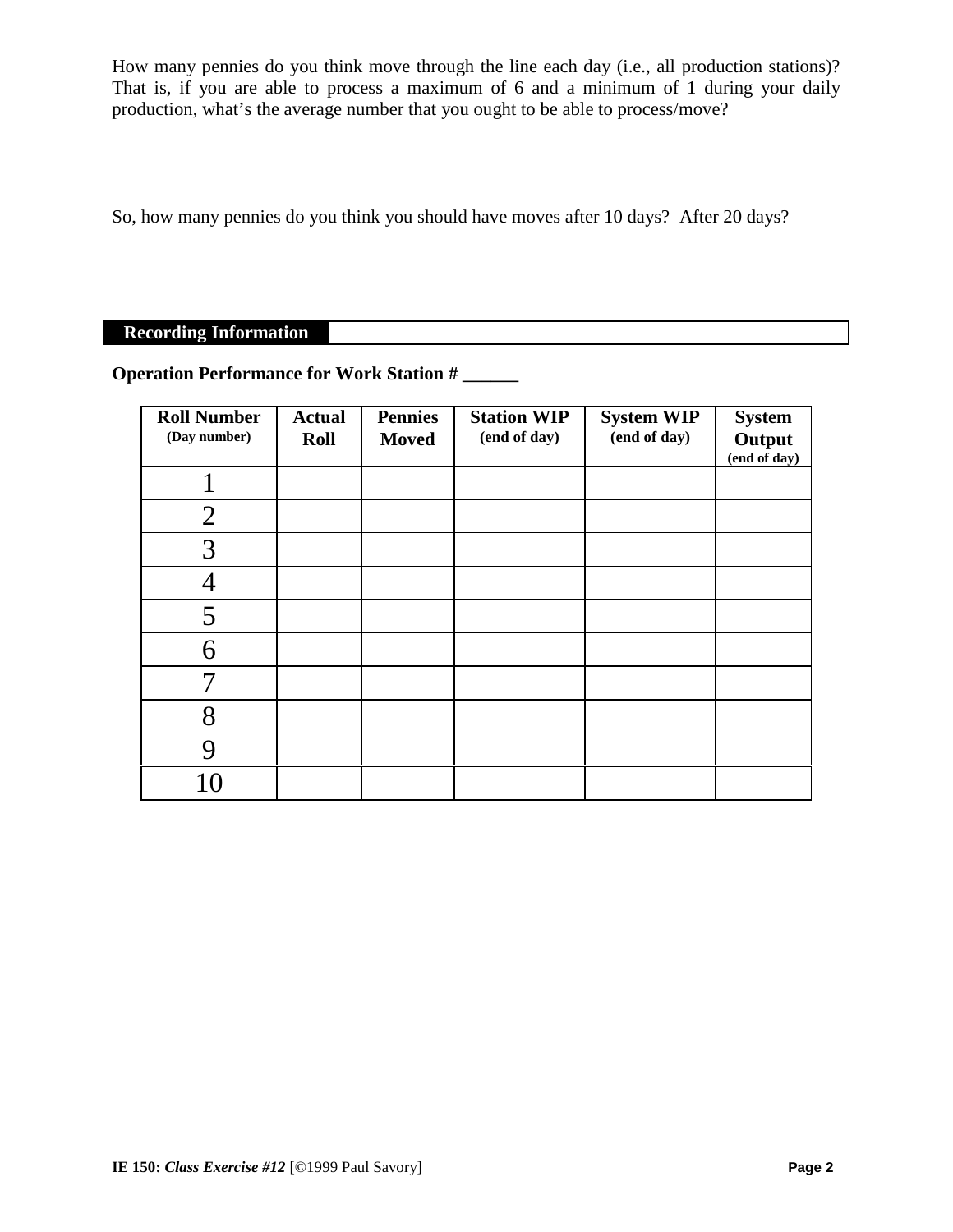If things worked out like I expected, you will find that throughput is down, inventory went up, and operating expenses increase (suppose we had a carrying cost on pennies).

How many pennies did the plant manage to ship (we expected 35)?

Note that this is nowhere near the maximum potential of each station. If this has been a real manufacturing system, many of out orders would have been late. We'd never be able to promise specific delivery dates. And if we did that, out credibility with customers would drop through the floor.

### **Why Did It Happen?**

**Why didn't the balanced production system work?**

As a result, a key area of industrial engineering – manufacturing systems – is concerned with determining the production capability of production lines and controlling the variation of the process.

**What solution would you propose?**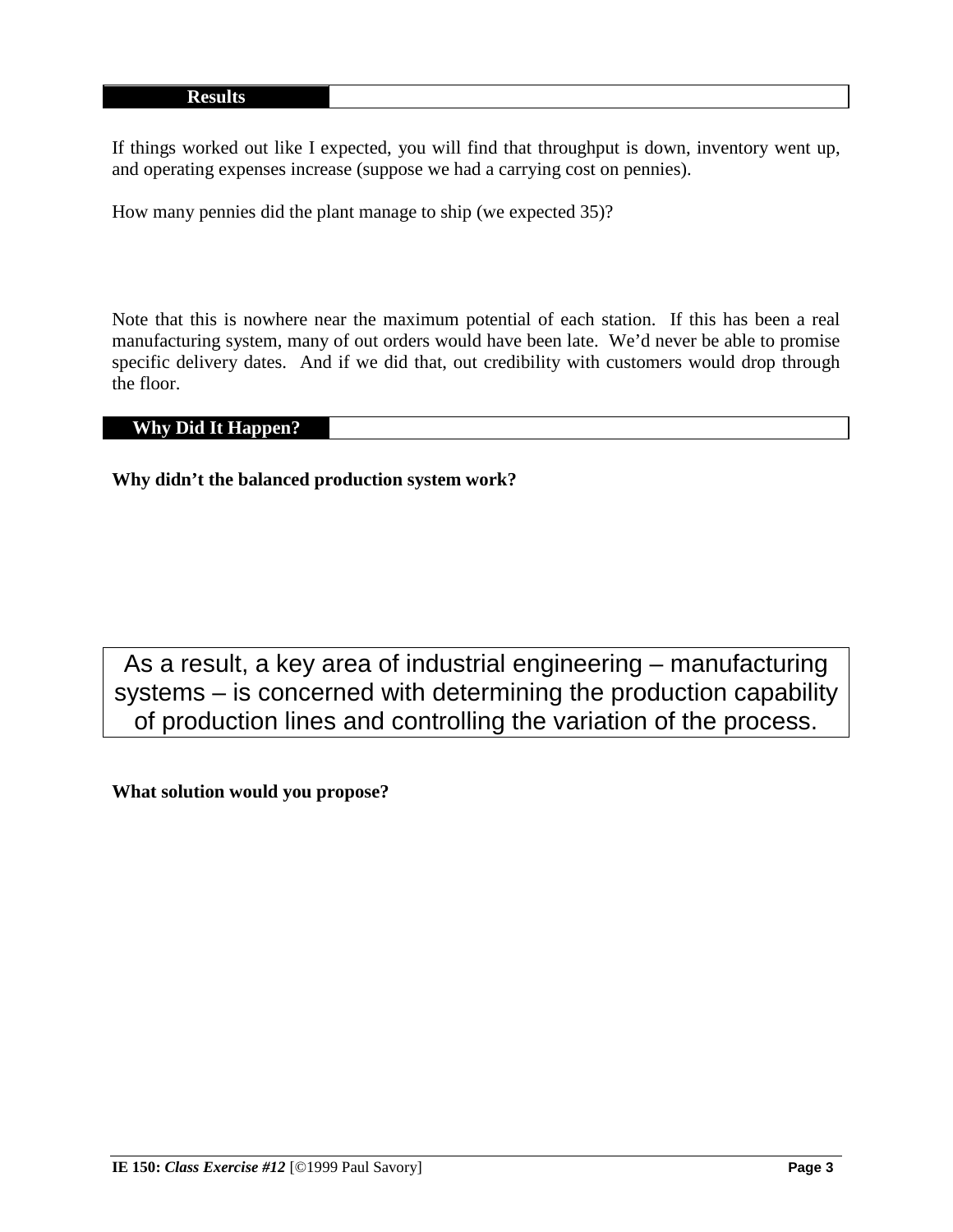

# **Class Exercise 14: Manufacturing Variability – Part 2**

### **Introduction**

As we saw last class, whenever the output of our plant is less than the expected or required amount, we often result to the use of overtime. However, this is done in a reactionary fashion and does not increase shipments to the degree expect – though it does help. *What it does not consider is how overtime impacts worker moral and safety.*

Let's play the game again, and change the results of a roll of the die. If the die roll returns at 1, 2, or 3, then you attempt to move 2 pennies. If the die roll return a 4, 5, or 6, then you attempt to move 4 pennies. For a given roll, you will again expect to move an average of 3.5 pennies.

**Note:**  $average = (3+3+3+4+4+4)/6 = 3.5$ .

Over ten rolls, one would expect to still move and process 35 pennies. Let's see what happens to our game…

## **Recording Information**

## **Operation Performance for Work Station # \_\_\_\_\_\_**

| <b>Roll Number</b><br>(Day number) | <b>Actual</b><br><b>Roll</b> | <b>Pennies</b><br><b>Moved</b> | <b>Station WIP</b><br>(end of day) | <b>System WIP</b><br>(end of day) | <b>System</b><br>Output<br>(end of day) |
|------------------------------------|------------------------------|--------------------------------|------------------------------------|-----------------------------------|-----------------------------------------|
|                                    |                              |                                |                                    |                                   |                                         |
| $\overline{2}$                     |                              |                                |                                    |                                   |                                         |
| 3                                  |                              |                                |                                    |                                   |                                         |
|                                    |                              |                                |                                    |                                   |                                         |
| 5                                  |                              |                                |                                    |                                   |                                         |
| 6                                  |                              |                                |                                    |                                   |                                         |
|                                    |                              |                                |                                    |                                   |                                         |
| 8                                  |                              |                                |                                    |                                   |                                         |
| 9                                  |                              |                                |                                    |                                   |                                         |
|                                    |                              |                                |                                    |                                   |                                         |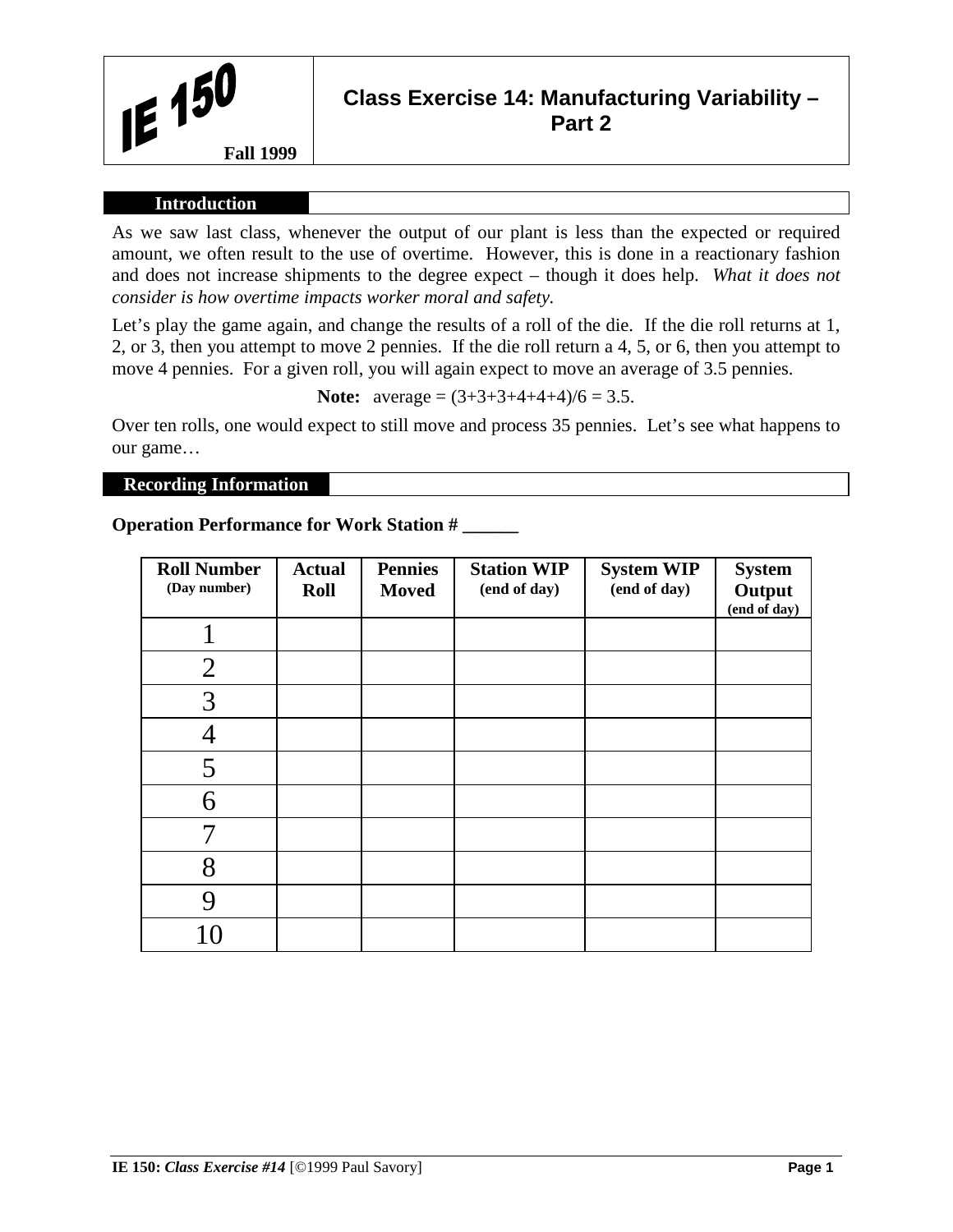If thing work out like I expected, your production output was probably pretty close to the 10 day quota of 35 pennies. Why?

#### **A New Game**

Given the last example, it would seem reasonable that one should be concerned about reducing the processing variability of a station. Unfortunately, this is only partly true. Let's examine the roll of a bottlenecks in a manufacturing system. For this game, if **station 2** in the line rolls a 1, 2, or 3, then this person attempts to move **2** pennies. If **station 2** rolls a 4, 5, or 6, then this person attempts to move **3** pennies. **All other stations** attempt to move whatever they roll. Note that we are in essence giving station 2 less processing capacity than all the other stations. At best, station 2 can produce 3 pennies per day, whereas the other stations can produce 6 pennies per day. Let's see how this impacts the results:

### **Recording Information**

# **Operation Performance for Work Station # \_\_\_\_\_\_**

| <b>Roll Number</b><br>(Day number) | <b>Actual</b><br><b>Roll</b> | <b>Pennies</b><br><b>Moved</b> | <b>Station WIP</b><br>(end of day) | <b>System WIP</b><br>(end of day) | <b>System</b><br>Output<br>$\left(\text{end of day}\right)$ |
|------------------------------------|------------------------------|--------------------------------|------------------------------------|-----------------------------------|-------------------------------------------------------------|
|                                    |                              |                                |                                    |                                   |                                                             |
| $\overline{2}$                     |                              |                                |                                    |                                   |                                                             |
| 3                                  |                              |                                |                                    |                                   |                                                             |
|                                    |                              |                                |                                    |                                   |                                                             |
| 5                                  |                              |                                |                                    |                                   |                                                             |
| 6                                  |                              |                                |                                    |                                   |                                                             |
|                                    |                              |                                |                                    |                                   |                                                             |
| 8                                  |                              |                                |                                    |                                   |                                                             |
| 9                                  |                              |                                |                                    |                                   |                                                             |
| 10                                 |                              |                                |                                    |                                   |                                                             |